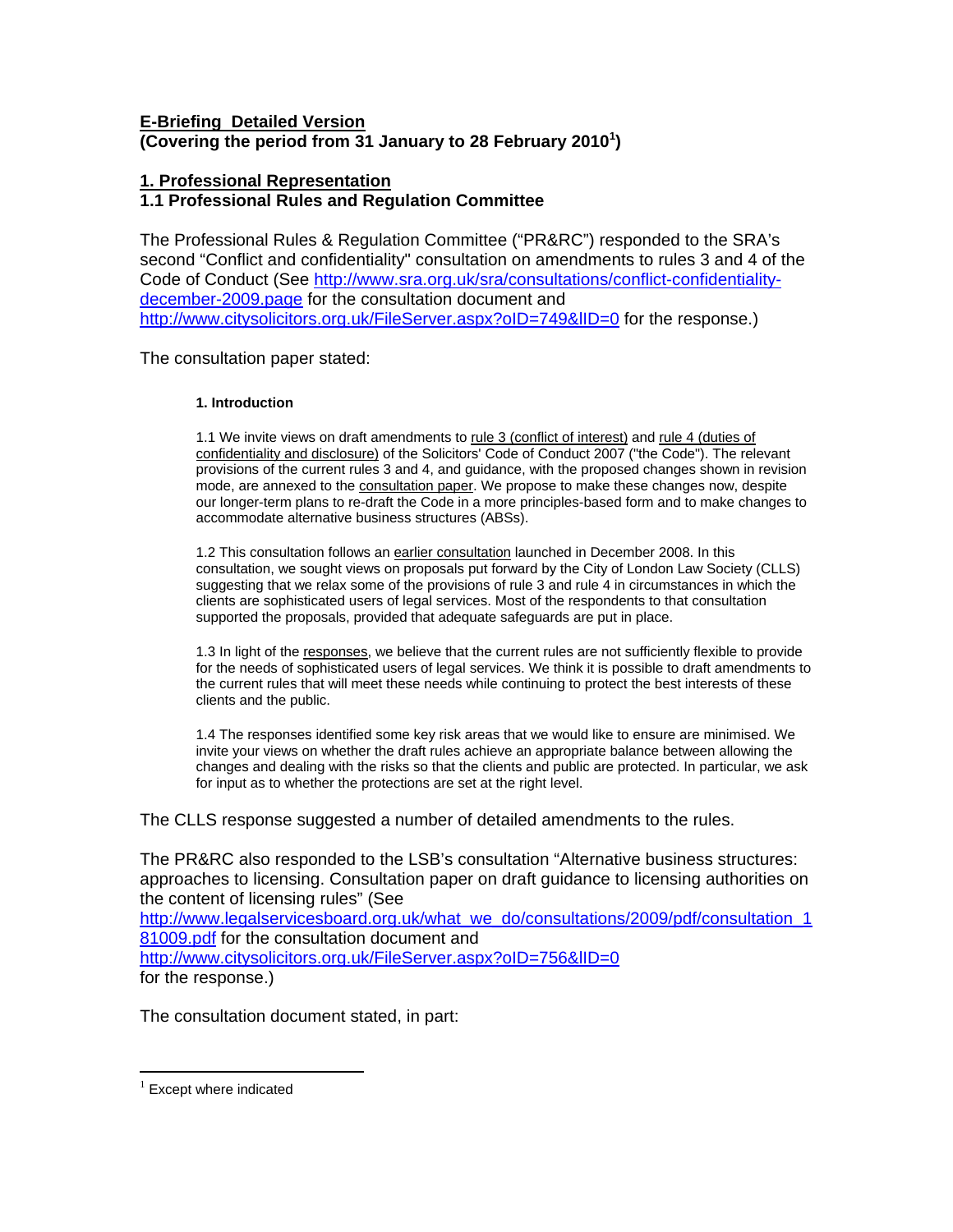#### **Foreword**

[DAVID EDMONDS, CBE (**Chairman, Legal Services Board)]** This document is the next step in realising the potential of the Legal Services Act 2007. Significant changes in the way that legal services are delivered in England and Wales will be enabled through the relaxation of ownership and management rules allowed by the introduction of alternative business structures ("**ABS**"). ABS will provide new opportunities for innovation and entrepreneurship in the provision of legal services. Restrictions on what types of services can be packaged and delivered together will be removed. And ownership by non-lawyers of firms will be allowed.

With the right framework of responsive regulations in place, ABS can open the market and provide the protections consumers need. The Legal Services Board does not want to regulate ABS directly. We prefer to have competent "licensing authorities" that directly license ABS. So we have developed a set of core principles that we expect all licensing authorities to use. This can create a consistent market for all legal service businesses with the ability for regulators to tailor requirements. ABS firms can be regulated best by focussing on the outcomes we are trying to achieve rather than a set of strict rules.

This is a significant step forward. I see it as the way that we can achieve good outcomes for consumers, lawyers and investors. The approach encourages good ideas and will ensure that consumers are protected. The Legal Services Act itself sets out a number of protections for lawyers and consumers; this document gives these protections flesh and, more importantly, teeth.

Many of the practices allowable under ABS already take place, often by "working around the rules". We propose an ABS framework to manage these arrangements in a way that provides the protections consumers need and the flexibility that will benefit consumers. The Legal Services Board has a clear mandate to change the provision of legal services, in the interests of consumers and citizens. This document sets out what we mean by "access to justice", the issue of where to draw the line on the activities to be regulated, and indemnity provisions.

#### **…Executive Summary:**

The [Legal Services Act 2007 (the "**LSA 2007**" or "**the Act**")] sets out a new regulatory framework for the operation of regulators and the ownership of legal service providers. It gives the LSB a new power to approve "licensing authorities" ("**LAs**"). These are approved regulators who have also been approved by the LSB to license [ABS]

3. ABS, regulated by newly designated LAs, remove many of the barriers in relation to non-lawyers owning organisations providing legal services and provide new opportunities for innovation, wider access to justice and the re-shaping of legal services in the consumer interest. We consider that the barriers to these outcomes in the current regulatory framework can be safely removed, because the overall framework will ensure that consumers interests are considered, best professional principles safeguarded and the public protected. This document sets-out how we propose to achieve this and consults on the proposed strategy. This consultation follows on from our previous discussion paper on ABS ("Wider Access, Better Value, Strong Protection" – published on 14 May 2009).

#### ….**Major themes of this consultation**  *New approaches to regulation*

We expect LAs to take an "outcomes-based approach" to regulating ABS which focuses on the outcomes that we expect will support the regulatory objectives. The Legal Services Board ("**LSB**") will therefore set-out a framework of core outcomes that LAs will be required to adopt. We believe that, over time, this will guide the approach taken by LAs also when they are acting in their capacity as approved regulators ("**AR**") regulating non-ABS.

…Furthermore, we are proposing that LAs will take a risk-based approach to regulation, both at the time of assessing an application for ABS status and in overseeing legal service providers that subsequently appear to pose the highest risk. We expect LAs to focus their resources correspondingly. Both regulatory policy and supervision should provide a more cost effective and proportionate approach to regulation.

….This document is a break from the past as it proposes a much stronger regulatory focus on the entity – the systems and activities of the legal service provider as an economic unit – rather than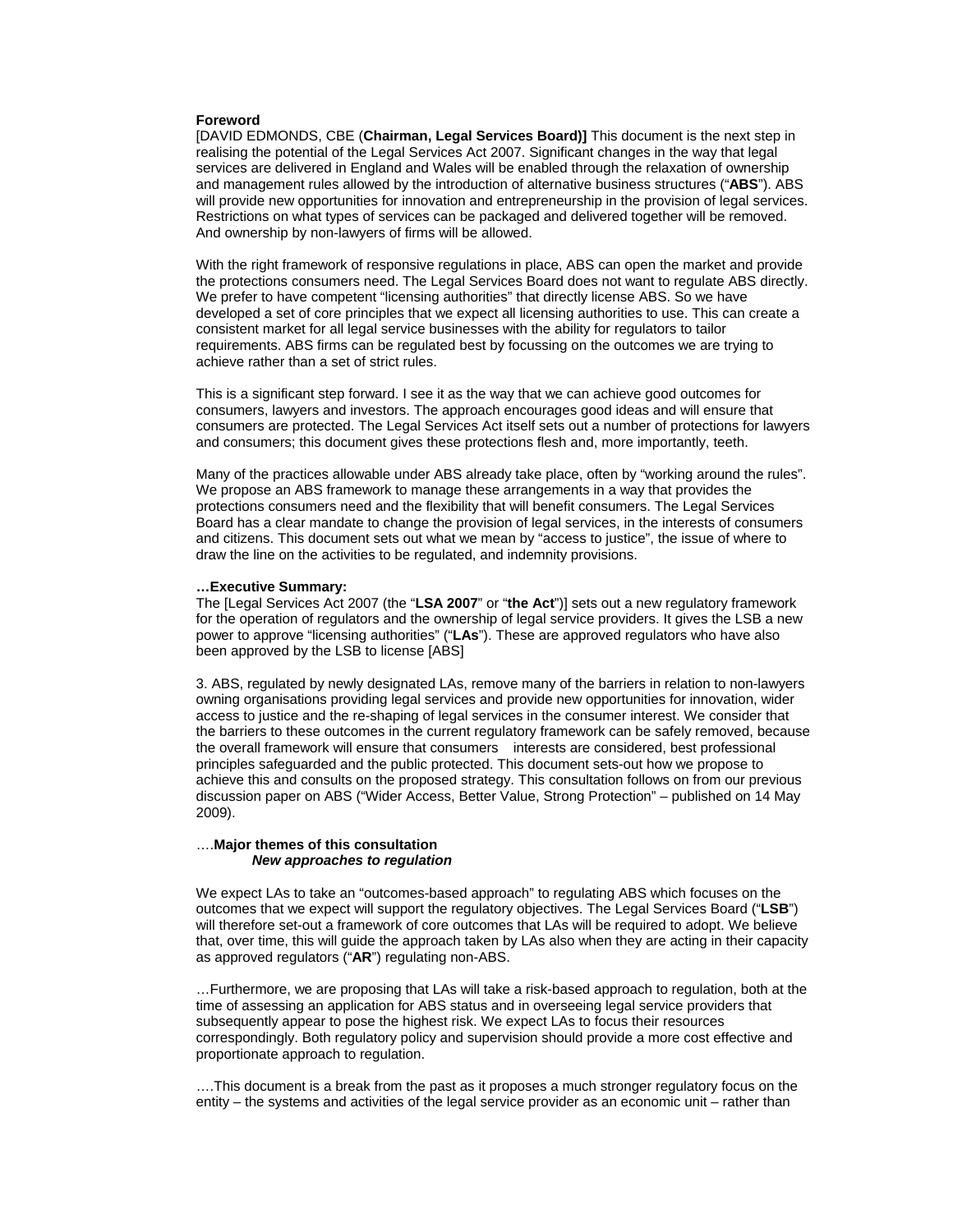the individual behaviour of lawyers within it. The regulation of the conduct of individual lawyers will remain an important element of consumer protection and the safeguarding of professional practice, but, alongside this, there will be a new focus on regulating the environment in which individuals operate and the compliance systems that govern behaviour within organisations providing legal services.

- …As well as the regulatory objectives, the LSA 2007 outlines several protections to ensure that non-lawyer ownership does not undermine the professional principles of lawyers. Three key protections are:
	- a test to ensure that non-lawyer owners and managers of an ABS are fit and proper;
	- the introduction of two new roles in ABS: the Head of Legal Practice ("**HoLP**") and Head of Finance and Administration ("**HoFA**") who will ensure compliance with licence requirements; and
	- a widening of the complaints handling system to deal with complaints from multidisciplinary practices (i.e. ABS that do not deliver legal services in isolation but instead offer these alongside other services – for example, financial services) and access to the Office for Legal Complaints ("**OLC**").

The summary also referred to:

*Ownership tests Indemnity and compensation What are "reserved legal activities"? LA enforcement and penalties Access to justice Appellate bodies Special bodies HoLP/HoFA Complaints Diversity International issues LDPs Duration and cost of licence Managing overlapping regulation* 

The CLLS response made a number of detailed comments in relation to the following questions:

- 1. What is your view of basing the regulation of ABS on outcomes?
- 2. Do you think our approach set out to the tests for external ownership is appropriate?
- 3. Do you have views on how indemnity and compensation may work for ABS?
- 4. Do you agree with our position on reserved and non-reserved legal activities?
- 5. Are the enforcement powers for LAs suitable?
- 6. What do you think of our approach to access to justice?
- 7. What is your view of our preference for a single appeals body?
- 8. Do you agree with our approach to special bodies?
- 9. Do you think that our approach to HoLP and HoFA is suitable?
- 10. Do you think that our approach to complaints handling is suitable?
- 11. What are your views on our proposed course of action to conduct research and, depending on
- the results, either compel transparency of data or encourage it?
- 12. Do you agree with our approach to international issues?
- 13. Should LDPs, Recognised Bodies and other similar firms have transitional arrangements into
- the wider ABS framework in the way we propose?
- 14. Should ABS licences be issued for indefinite periods?
- 15. Do you agree with our approach to managing regulatory overlaps?

## The PR&RC also responded to the Legal Services Consumer Panel Investigation into Referral Arrangements (see

[http://www.legalservicesboard.org.uk/about\\_us/lsb\\_consumer\\_panel/pdf/referral\\_arrang](http://www.legalservicesboard.org.uk/about_us/lsb_consumer_panel/pdf/referral_arrangements.pdf)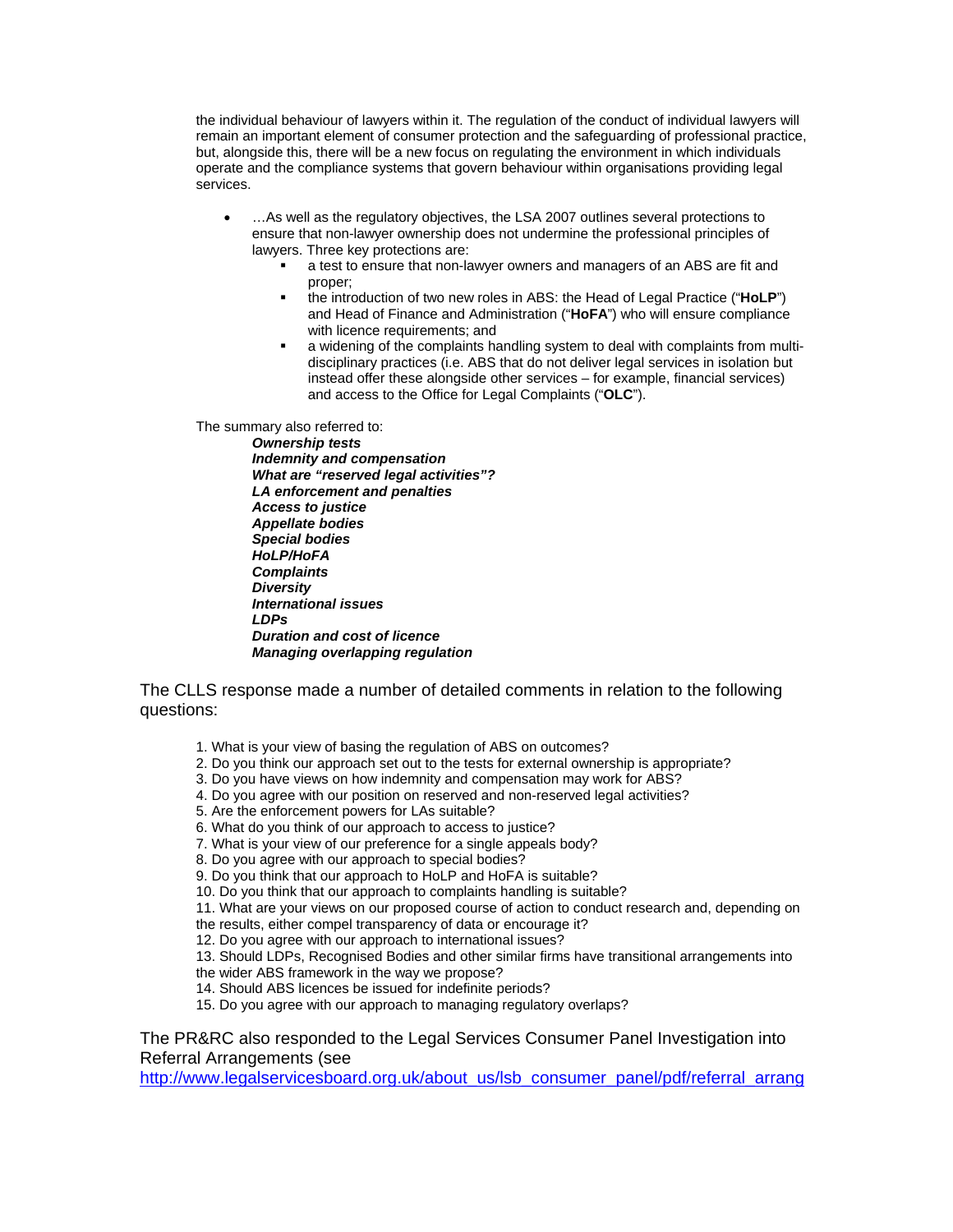[ements.pdf](http://www.legalservicesboard.org.uk/about_us/lsb_consumer_panel/pdf/referral_arrangements.pdf) for the consultation document and <http://www.citysolicitors.org.uk/FileServer.aspx?oID=757&lID=0> for the response

### As the terms of reference for the investigation stated:

The Consumer Panel is defining referral arrangements as any arrangement under which business is received from, or referred to, a third party. In the legal services sector, the third party may be another lawyer, but it may also involve introducers such as claims management companies, insurance companies and estate agents. Referral arrangements are often characterised by payment in return for referral of business, but fees do not need to be involved. The Consumer Panel will be examining the use of referral arrangements by authorised persons across the whole legal profession, although we will prioritise areas that have the greatest consumer impact. In considering different types of referral arrangements, the Panel will be looking at both the payment and the receipt of referral fees by lawyers under a number of different models, as well as nonmonetary arrangements that are linked to the introduction of clients, such as the provision of free or below-cost services in exchange for the referral of other business.

### As the CLLS response stated:

We do not propose to comment on the current and very lively debate concerning the payment of referral fees in personal injury or other cases or matters for private individuals, as this is not the type of work in which our members are predominantly involved.

It is true to say, however, that our member firms will regularly be referring business to, and receiving referrals of business from, lawyers, other professionals such as accountants and third party providers of services, such as intermediaries. These referrals are commonplace and arise for a multiplicity of reasons, e.g.:

- **Conflicts**
- The work involved is outside the expertise of the firm concerned (e.g. divorce or other private client work)
- Jurisdictional issues, where work is referred to local lawyers for specialist, local law, advice
- Use of counsel, for advocacy and advice.

Moreover, as part of customary networking and business development activities, partners and lawyers in our member firms may from time to time have loose, informal understandings and/or arrangements with intermediaries such as investment banks, brokers and accountants for the mutual referral of opportunities, which may or may not result in legal work.

Such referrals are not characterised by payment in return for referral of business. Nor are they characterised by other non-monetary arrangements linked to the introduction of clients, such as the provision of free or below-cost services in exchange for the referral of other business.

Rule 9 (Referrals of Business) of the Solicitors' Code of Conduct does in any event regulate referrals of business by our member firms to third parties (other than referrals between lawyers). Specifically, Rule 9.03 of the Solicitors' Code provides that if a solicitor recommends a client use a particular firm, agency or business, this must be done in good faith, judging what is in the client's best interests. That Rule goes on to provide that we may not enter into any agreement or association which would restrict our freedom to recommend any particular firm, agency or business (outside of certain mortgage, insurance and financial services related contracts).

It's our view that such referrals made and received by our member firms are a necessary part of the discharge of our duties to our clients and facilitate the delivery of high quality advice. We take it that such referrals are not the focus of the Panel's investigation. If this assumption is incorrect, we would want to be further involved in the investigation.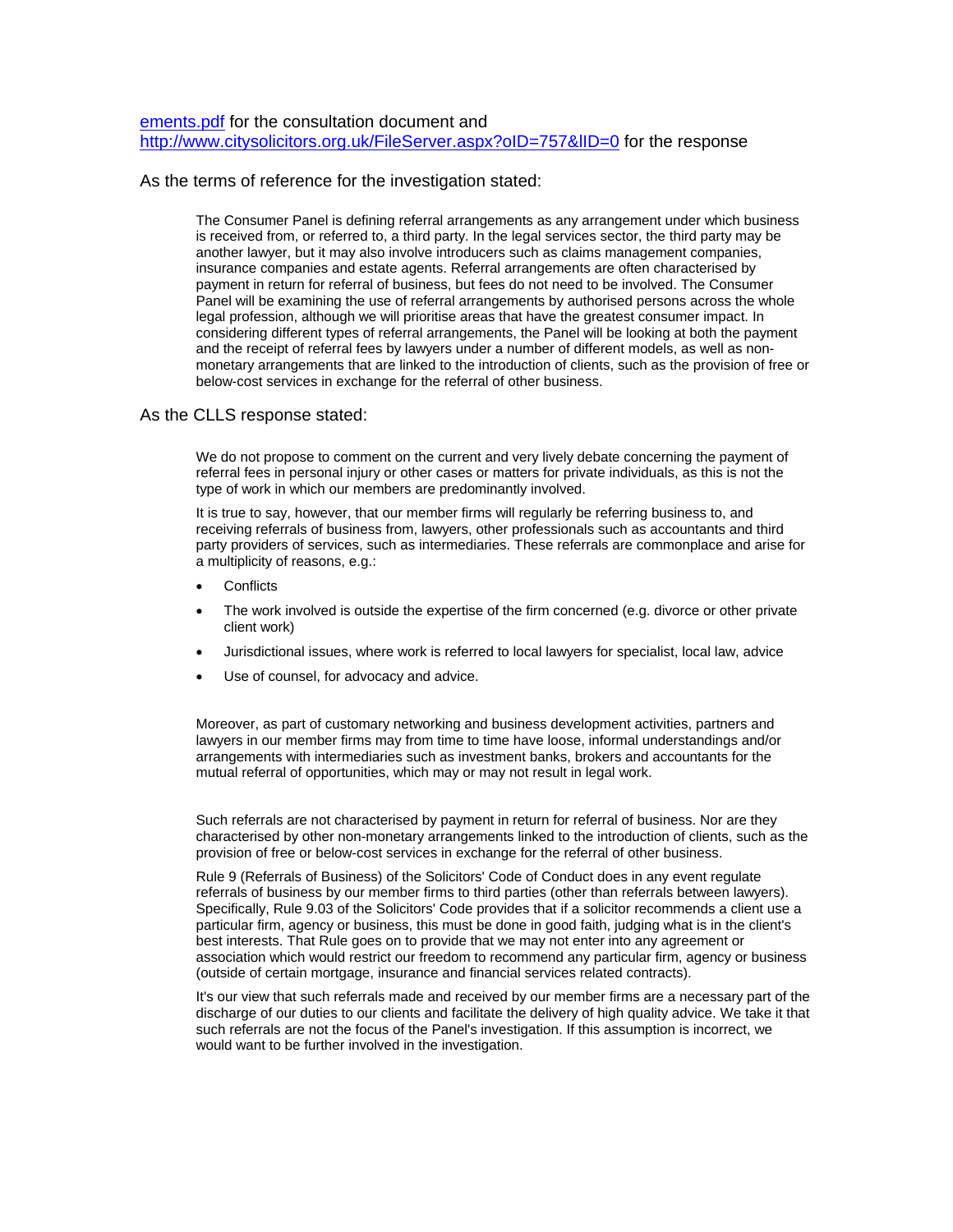# **2. Specialist Committees**

## **2.1 Company Law**

The Company Law Committee responded to the BIS: consultation "Companies Act 2006 Statements of Capital - Consultation on Financial Information Required" (See <http://www.berr.gov.uk/consultations/page53695.html>for the consultation document and http://www.citysolicitors.org.uk/FileServer.aspx?oID=758&IID=0 for the response.)<sup>[2](#page-4-0)</sup>

As the consultation document stated:

The last tranche of provisions of the Companies Act 2006 was commenced on 1 October 2009. Among the changes introduced then was a new "statement of capital" – a snapshot of a company's share capital that must be produced at various stages in a company's life-cycle, including each year in its annual return.

In the summer of 2009, it became clear that for certain companies, it could be difficult to comply with one of the requirements of the Act for financial information in the statement of capital. We published an FAQ on our website (at Annex A) acknowledging the problem, and undertaking to consider and consult on how to resolve it.

This consultation sets out proposals for amending the requirements that balance the interest of third parties in obtaining information with the cost to the company of supplying it.

We hope that you will let us know if our assessments of the availability and value of information are accurate, and give us your views on our proposed options for changes in the information to be required.

The CLLS submission responded to the specific questions contained in the consultation document, and stated in relation to question 2 in the paper that:

 We have a further concern in addition to those described in the consultation paper. We understand that Companies House are adopting the position of rejecting any statement of capital where the figure for share premium is stated in a different currency from the currency of the shares' nominal value. This is likely to be an issue for companies which have a functional accounting currency different from the currency (or currencies) of its share capital. The legislation and the accounting rules permit a company to state share premium in its accounts in a currency different from the currency of its share capital, and we can see no reason for the statement of capital to be different. If share premium is to be included in statements of capital, it should be clarified that a company may state share premium in whatever currency it chooses for accounting purposes. Pending a reformulation of the statutory requirements, we think Companies House should change their policy.

The Company Law Committee also responded to the consultation paper issued by the Code Committee of the Takeover Panel regarding amendments to Rule 5.2(c)(iii) of the Takeover Code (See [http://www.thetakeoverpanel.org.uk/wp](http://www.thetakeoverpanel.org.uk/wp-content/uploads/2008/11/PCP200903.pdf)[content/uploads/2008/11/PCP200903.pdf](http://www.thetakeoverpanel.org.uk/wp-content/uploads/2008/11/PCP200903.pdf) for the consultation document and http://www.citysolicitors.org.uk/FileServer.aspx?oID=759&IID=0 for the response.)

As the consultation document stated:

 $\overline{a}$ 

Before it introduces or amends any Rules of the Takeover Code (the "**Code**"), the Code Committee of the Takeover Panel (the "**Code Committee**") is normally required under its procedures for amending the Code to publish the proposed Rules and amendments for public consultation and to consider responses arising from the public consultation process.

<span id="page-4-0"></span> $2$  Response dated 11 January 2010, but not included in the previous e-briefing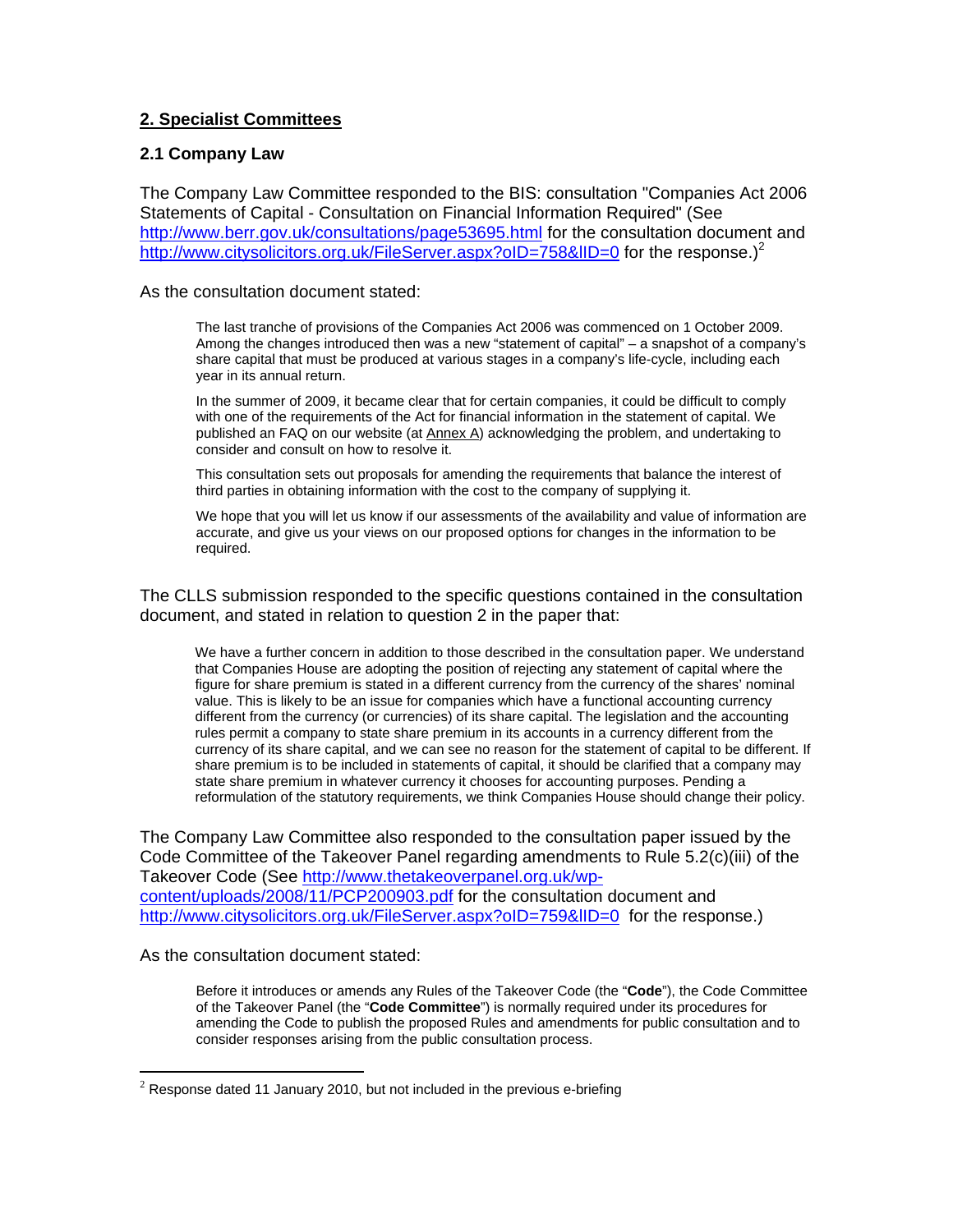The Code Committee is therefore inviting comments on this Public Consultation Paper ("**PCP**").

#### **Executive summary**

1.1 Rule 5.1 of the Code restricts a person from acquiring interests in shares in a company when that acquisition would result in him, together with persons acting in concert with him, being interested in shares carrying 30% or more of the voting rights of that company. The primary purpose of Rule 5.1 is, broadly, to provide an opportunity for the board of a company to consider an offer and give advice to its shareholders before effective control can be obtained by a new controller or consolidated by an existing controller. Rule 5.2 sets out certain exceptions to the restrictions in Rule 5.1. In particular, Rule 5.2(c)(iii) provides that an offeror may make acquisitions that would otherwise be restricted by Rule 5.1 after:

- (a) the first closing date of its offer or, if earlier, of any competing offer, having passed; and
- (b) confirmation having been received that either its offer or (if earlier) any competing offer will not be the subject of a "phase II" investigation by the Competition Commission or the European Commission (unless the offer, or any competing offer, falls outside the jurisdiction of the UK and EC competition authorities).

1.2 The Code Committee believes that it is no longer appropriate for Rule 5 to restrict an offeror from acquiring interests in shares and, consequently, restrict other persons from disposing of interests in shares to the offeror beyond the first closing date of an offer, notwithstanding that uncertainty as to whether there will be a phase II investigation may persist beyond that date. In addition, the Code Committee understands that there are difficulties in establishing with certainty that an offer falls outside the jurisdiction of the UK competition authorities, such that that particular limb of the exception in Rule 5.2(c)(iii) is, in effect, redundant

1.3 The Code Committee is therefore proposing a partial liberalisation of Rule 5.2(c)(iii), with the result that Rule 5 would no longer impose restrictions on acquisitions of interests in shares by an offeror following the first closing date of its offer (or, if earlier, of any competing offer).

1.4 In addition, the Code Committee is proposing, in due course, to undertake a more general review of Rule 5 in order to establish whether there might be a case for further amending, or deleting, certain (or even all) of provisions of the Rule and would welcome any views on these issues ahead of commencing that review.

### As the CLLS response stated:

Below are the views of the Takeovers Joint Working Party of the City of London Law Society Company Law Sub-Committee and the Law Society of England and Wales' Standing Committee on Company Law (the "Working Party") on PCP 2009/3.

#### **Q.1 Do you agree that Rule 5.2(c)(iii) should be amended as proposed?**

The benefit of retaining the competition limb of Rule 5.2(c)(iii) is that it may allow the target board more time to put together a defence to a hostile bid. Absent the competition limb, the state of siege on the target is increased: the target board will only have 21 days to mount a defence, as a hostile bidder will be able to acquire interests in shares (or obtain irrevocable undertakings in respect of shares) to take it beyond 30% as soon as Day 21 has passed. Likewise, the time for any potential competing bidder to mount a bid will be limited and the proposed amendment may therefore prevent a higher competing offer from being made in circumstances where the target board has decided the existing offer does not represent a fair price.

The disadvantage of retaining the limb is that it seems arbitrary that the speed with which a hostile bidder can gain control of a target is determined by whether the bid falls within the statutory provisions for a possible competition reference. This is even more the case given the scope for uncertainty in this area (as discussed in the consultation paper). A bidder may also be able to take advantage of the lack of clarity on competition: the uncertainty may push the share price down, enabling the bidder to acquire shares in the market at a lower price.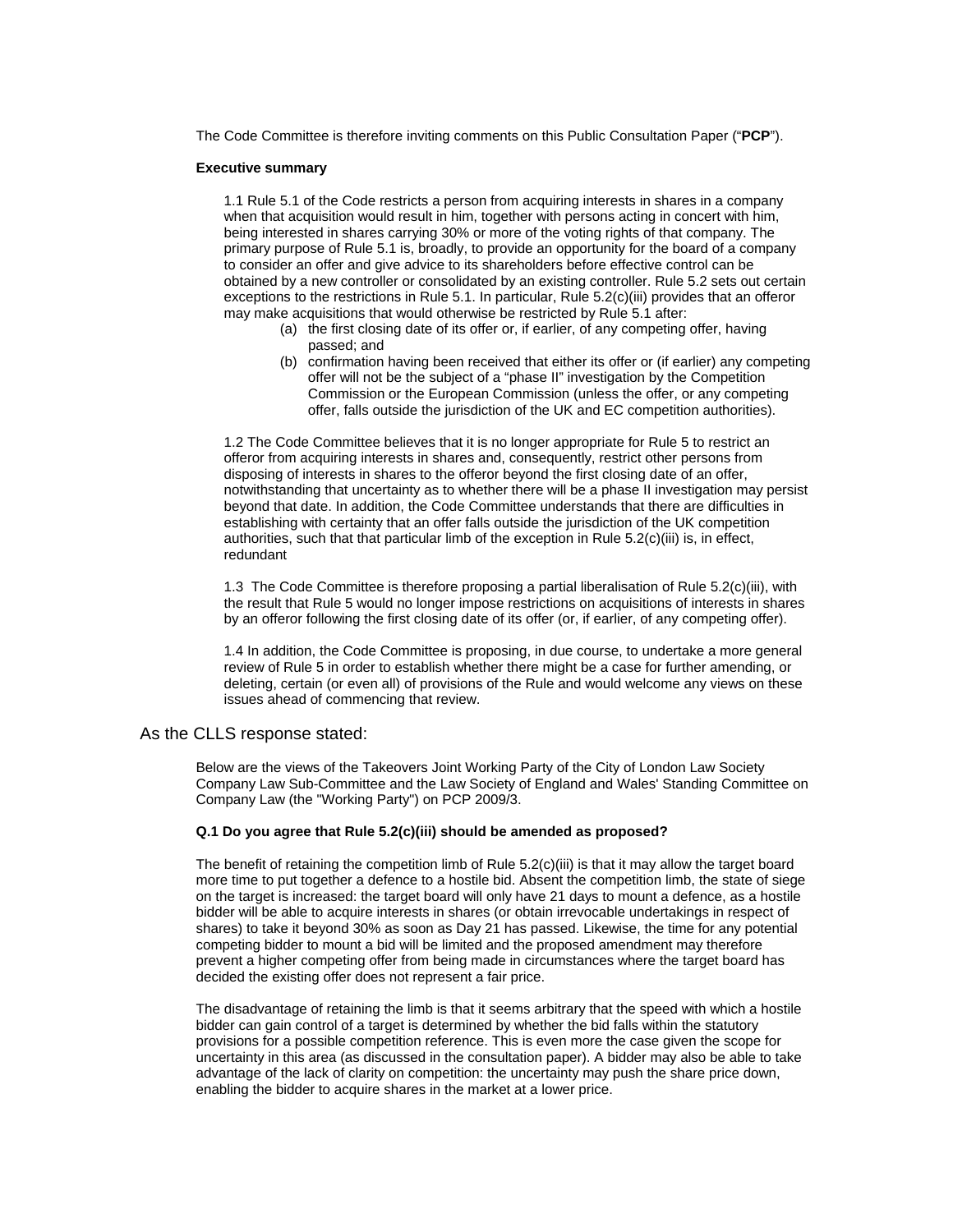On balance, the working party believes that, given there are arguments both for and against the proposed amendment, Rule 5.2(c)(iii) should not be amended as proposed at this stage. Instead it may be preferable for any amendments to be considered as part of a wider review of Rule 5.

The Committee also responded to FSA: CP 09/28: "Listing Regime review. Consultation on changes to the listing categories consequent to CP09/24" (See [http://www.fsa.gov.uk/pubs/cp/cp09\\_28.pdf](http://www.fsa.gov.uk/pubs/cp/cp09_28.pdf) or the consultation document and <http://www.citysolicitors.org.uk/FileServer.aspx?oID=765&lID=0> for the response.)

### As the consultation paper stated:

### 1 Summary

1.1 Over the last two years we have carried out a review of the structure of the Listing Regime. The overall purpose of this review has been to ensure that there is greater clarity of the Regime's structure and the obligations on issuers under it, so that: (i) investors will be able to make more informed investment decisions, and (ii) issuers have additional flexibility over the route they wish to pursue to raise capital.

1.2 Our consideration of these issues was set out in DP08/01, *A review of the structure of the Listing Regime* and CP08/21, *Consultation on amendments to the Listing Rules and feedback on DP08/01 (a review of the structure of the Listing Regime)*. We set out our policy conclusions and final rule changes in CP09/24, *Listing Regime review (Policy Statement for CP08/21 and further minor consultation)*.

1.3 The principal amendments were to:

- restructure the regime into two segments, premium and standard 'premium' being a listing that meets the more stringent super-equivalent standards and 'standard' being a listing that meets EU-minimum standards;
- further sub-divide these segments into listing categories according to the characteristics of each security and the type of entity issuing them (e.g. commercial company or investment entity);
- strengthen the corporate governance standards for overseas companies by requiring overseas companies with Premium Listed securities to 'comply or explain' against the UK Combined Code;
- require overseas companies with Standard Listed securities to comply with the EU Company Reporting Directive, which requires them, among other things, to provide a corporate governance statement and to describe the main features of their internal control and risk management systems; and
- make the Standard Listing segment, which is only currently available for the securities of overseas companies, also available to those of UK companies in order to provide a level playing field.

## **The CLLS response made comments in relation to** the "Eligibility of non-voting shares for Premium listing" and "Pre-emption rights" and commented generally that:

The position of convertible preference shares could be made clearer - we think they must be "shares" (although It would be helpful if paragraph 3(c) of the definition of "share" referred to the listing rules as well as to chapters 4, 5, 6 and 7 of DTR) but they do not fall within the definition of "preference share".

We note that no change has been proposed to LR 12.4.7 to 12.4.9 but it is not clear whether these rules would only apply to convertible securities that have a premium listing (which may theoretically exist but must be very rare in practice) or these rules are intended to benefit convertible securities with a standard listing. The reference to LR 13 in LR12.4.9 suggests the former but we can see sense in the latter approach.

We wonder whether the reference to preference shares that has been retained in LR12.3.1 is appropriate?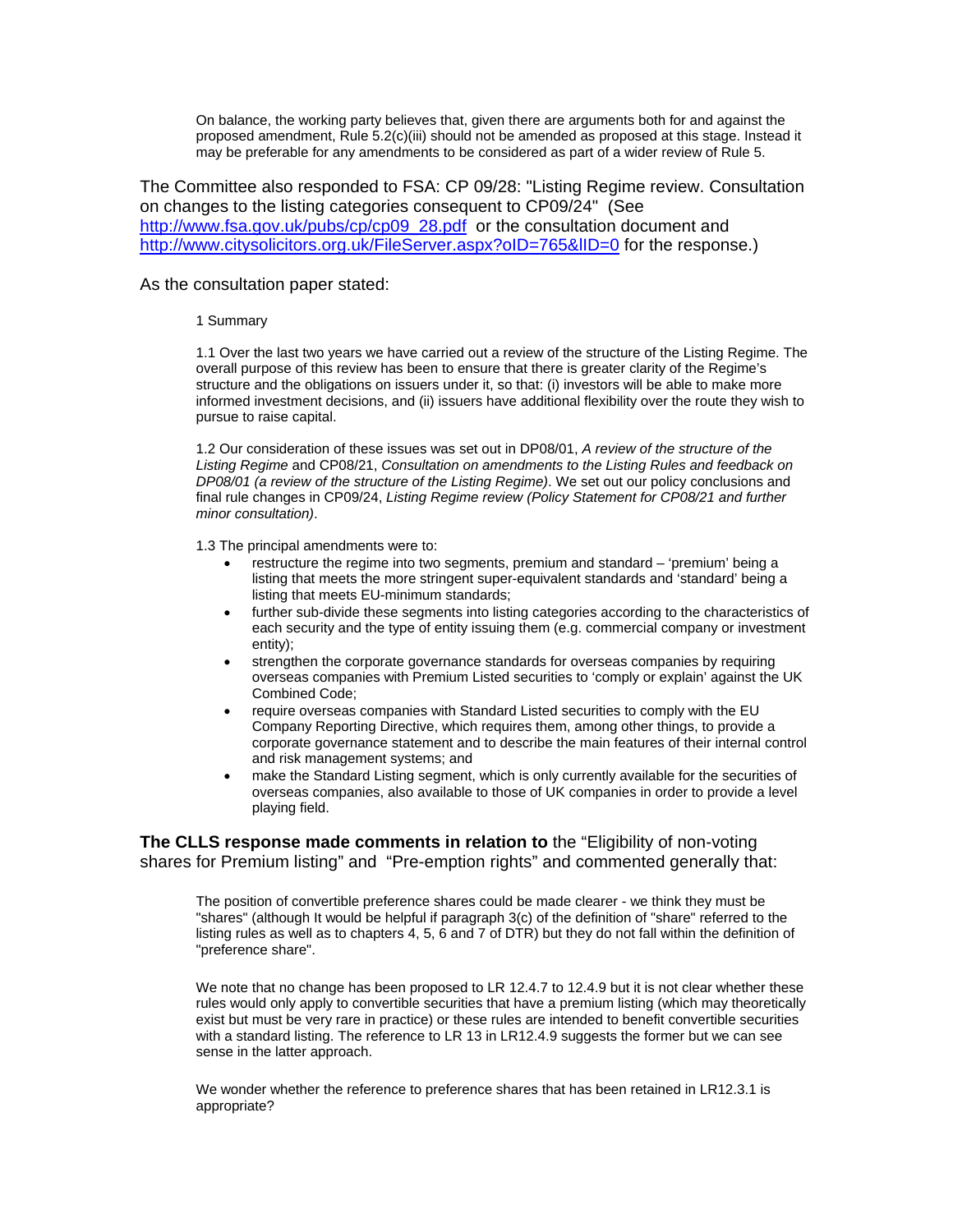# **2.2 Insolvency Law**

The Insolvency Law Committee responded to The Insolvency Service: Consultation: "Reforming Debtor Petition Bankruptcy and Early Discharge From Bankruptcy" (See [http://www.insolvency.gov.uk/insolvencyprofessionandlegislation/con\\_doc\\_register/Debt](http://www.insolvency.gov.uk/insolvencyprofessionandlegislation/con_doc_register/Debtor Petition Reform Final Nov 09.pdf) [or%20Petition%20Reform%20Final%20Nov%2009.pdf](http://www.insolvency.gov.uk/insolvencyprofessionandlegislation/con_doc_register/Debtor Petition Reform Final Nov 09.pdf) for the consultation document and http://www.citysolicitors.org.uk/FileServer.aspx?oID=746&IID=0 for the response.)

As the executive summary of the consultation document stated:

This consultation is about two aspects of bankruptcy. The first is how debtors apply for themselves to be made bankrupt. The second is about granting early discharge to bankrupts. It builds upon information gathered during previous reviews and consultations and sets out detailed proposals for a reformed debtor petition procedure and for streamlining early discharge. We now invite your views on these detailed proposals.

The Committee's response addressed some of the specific issues raised in the consultation paper, and stated generally that:

### 2. **SUMMARY**

 2.1 In summary, we broadly welcome the proposal to make it easier for debtors to commence their own bankruptcy, if this is in the interests of the debtor concerned and does not have an additional adverse impact on his or her creditors.

- 2.2 However, the Consultation Paper raises three points of concern to the Committee:
- (a) the payment system that will apply to an online application;
- (b) the relative ease with which a debtor could initiate his or her own bankruptcy without any external advice from the CAB or other bodies; and
- (c) the lack of a cooling-off period.
- 2.3 We set out our thoughts in relation to each of these points below.

## **2.3 Litigation**

The Litigation Committee responded to the Ministry of Justice Civil Law Reform Bill Consultation (See <http://www.justice.gov.uk/consultations/civil-law-reform-bill.htm> for the consultation document and

<http://www.citysolicitors.org.uk/FileServer.aspx?oID=752&lID=0> for the response.)

As the executive summary of the consultation document stated:

This paper seeks views on the draft Civil Law Reform Bill, which proposes changes to the law of damages, pre- and post-judgment interest, distribution of estates and appeals in barristers' disciplinary hearings. The text of the draft Bill, explanatory notes and impact assessments for the reforms are attached.

The main elements of the draft Bill are:

• To reform the law of damages to provide a fairer and more modern system – in particular in relation to damages under the Fatal Accidents Act 1976.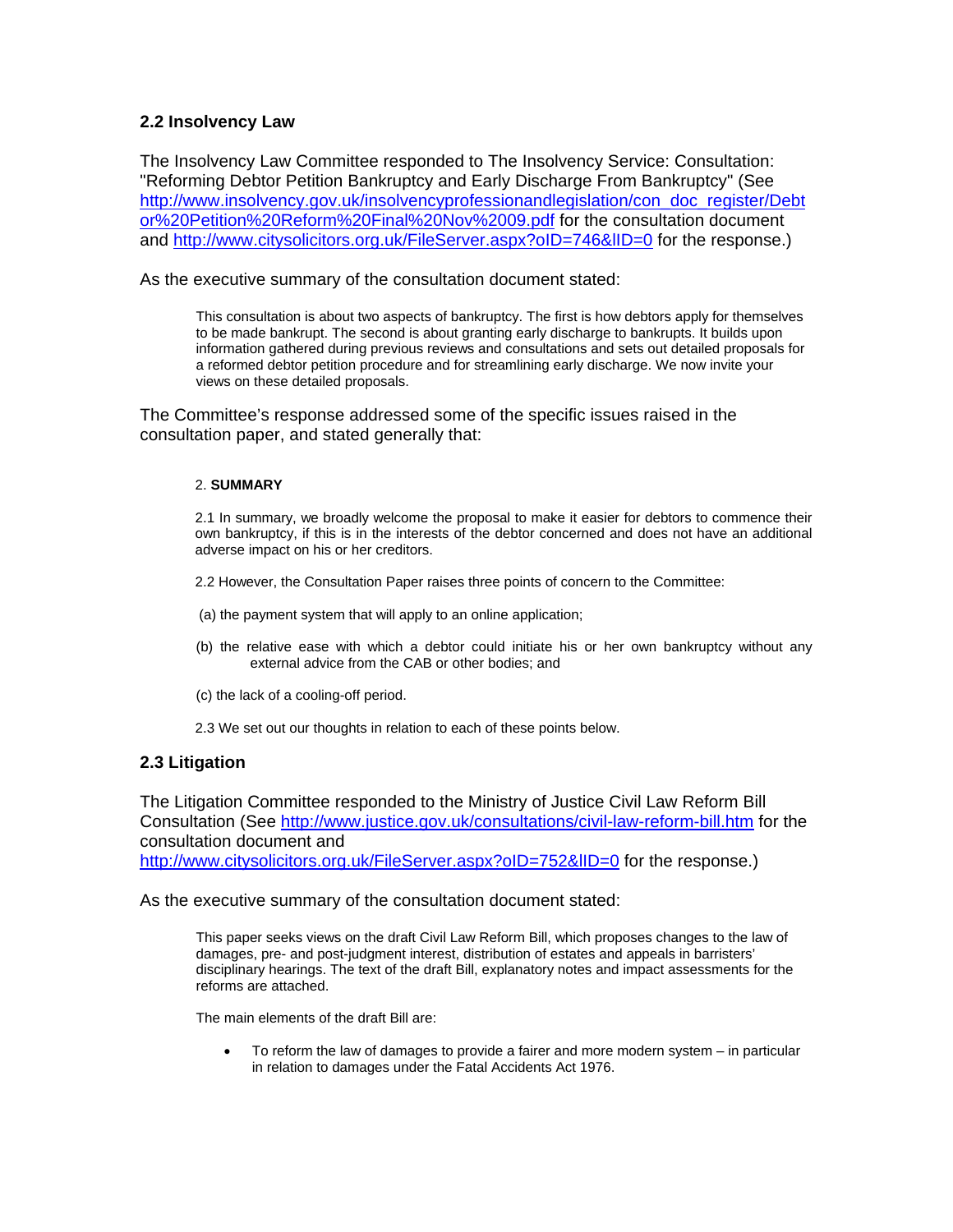- To reform of the law relating to how pre- and post-judgment interest is calculated on claims for debt and damages. This will give greater flexibility in setting the interest rate so that it can be adapted more readily to different circumstances.
- To reform the law relating to the distribution of estates of a deceased person where an inheritance is forfeited or disclaimed. This amends the law of succession so that where a person is disqualified or refuses an inheritance, his or her heirs are not disinherited.
- To bring the appeal process for barristers into line with the appeal process for solicitors in disciplinary hearings. This transfers the jurisdiction for appeals in barristers' disciplinary hearings from the Visitors of the Inns of Court to the High Court.

The explanatory notes contain a clause by clause commentary on the draft Bill. Views are also sought on the impact assessments that have been prepared to accompany the draft Bill.

### The CLLS response stated:

### Scope of Response

This paper responds to the Consultation with respect to the proposals regarding interest on civil judgments and rights of appeal in barrister's disciplinary proceedings, which are the subject respectively of Chapters 3 and 5 of the Consultation. The other matters covered in the Consultation fall outside the areas of direct concern and expertise of CLLS Litigation Committee membership and so are not dealt with in this response.

#### Interest

Question 4. Do you have any comments on the draft clauses of the Bill relating to the setting of preand post-judgment interest?

#### Comments:

We recognise that there are competing interests of certainty and flexibility.

Pre-judgment interest: We favour the court retaining full discretion regarding the award of interest, both as to period and rate. We therefore support the original Law Commission proposal that a default rate should be set annually but with the court retaining the discretion to depart from it. We also consider that the court should have the general power to award pre-judgment interest on a compound basis. We do not agree that this should be regarded as controversial since it does no more than reflect the everyday commercial reality. We do not see the need for a presumption, but if there is to be a presumption, we do not see why it should only apply to amounts above £15,000. Post-judgment interest: We consider that the balance comes down differently in relation to postjudgment interest. Such interest is compensatory but also has a function of encouraging prompt compliance with the court's judgment. This element, coupled with the advantages of avoiding the need for court argument on the appropriate rate, leads us to favour a fixed rate of interest with a moderate penal element.

The Court of Appeal should have power to vary the rate applicable to the period between judgment and the disposal of the appeal.

Rate: To the extent that it is decided to adopt a fixed rate or a fall back rate in any reforms, we agree that there should be a requirement for this to be specified annually, to ensure that it is kept up to date.

Question 5. Do you agree with the impact assessment on the proposed reforms relating to the setting of pre- and post-judgment interest at Annex D? Comments:

We agree with the policy objectives and the intended effects. It is not clear to us that the chosen options for reform reflected in the present draft Bill will improve on the present situation. Rights of Appeal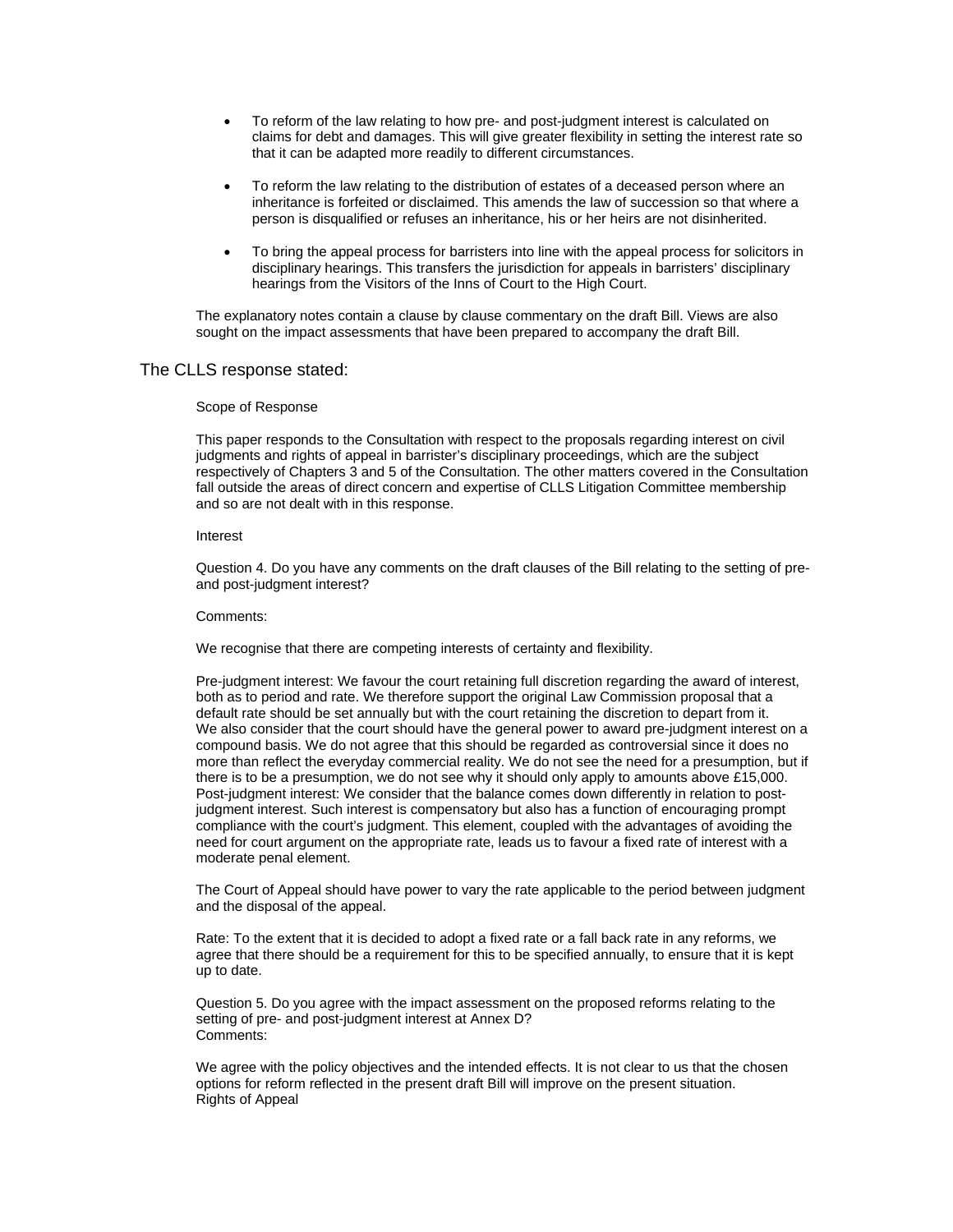Question 8. Do you have any comments on the provisions of the draft Bill relating to rights of appeal?

Comments:

We support the proposed reform. A right of appeal to the High Court appears sound in principle and is consistent also with the disciplinary regime applicable to solicitors.

Question 9. Do you agree with the impact assessment on the proposed reforms relating rights of appeal at Annex F?

Comments: Yes.

The Committee also made a submission to the House of Commons Public Bill Committee on the Financial Services Bill 2009-10 (<http://www.citysolicitors.org.uk/FileServer.aspx?oID=745&lID=0>) (See also the Regulatory Law Committee's submission on the Bill, below.). As the submission stated:

 4. The provisions in the Financial Services Bill (the **"Bill"**) relating to consumer redress would, if enacted, have far reaching implications for the financial services industry. The Bill proposes two major changes in the area of consumer redress. First, it contains provisions that would introduce a "collective action", enabling a representative claimant to bring proceedings on behalf of a class of customers or other claimants. Secondly, it would give the FSA unprecedented new powers to impose redress schemes upon the industry. Although framed as relating to "consumer redress", these provisions go far beyond consumers and are of relevance to the wholesale side of the industry, as much as the retail side.

 5. As a general point, it is not clear to us whether the government, in formulating these provisions, has considered the European dimension. Given the attempts to create a harmonised financial services market in the EU (by way of measures such as MiFID, for example), consideration ought in our view to be given to whether the collective redress provisions for financial services proposed in the Bill are consistent with the collective redress regimes in that sector operated elsewhere in the EU.

#### **Overview**

 6. We have two over-arching concerns about clauses 18-26 of the Bill: (i) they are out of step with the proposed development of a framework for collective actions as set out in the Ministry of Justice's July 2009 response (the "**Government's Response**") to the paper "Improving Access to Justice through Collective Actions" published by the Civil Justice Council (the "**CJC Recommendations**") in December 2008 and (ii) they leave a number of extremely important matters to be dealt with by regulations and/or court rules which should, instead, be given proper legislative scrutiny.

#### Departure from the Government's Response

 7. The collective action proposals are being introduced in one specific area (financial services) in advance of the anticipated Ministry of Justice consideration of an appropriate framework for collective redress mechanisms as a whole that could be used or adapted on a sector-by-sector basis. The Ministry of Justice intended that its framework document would identify the options and, where appropriate, a preferred approach, and address, for example: regulatory and other alternative options; criteria for designating or authorising representative bodies; funding options; issues regarding "opt-in", "opt-out" and hybrid models; issues regarding damages; and enforcement and cross-border issues (see paragraphs 51-2, 'The Way Forward', at page 16 of the Government's Response). We consider that it would be helpful to proceed in that way so as to be able to consult and obtain consensus on some of the generic issues that need to be addressed in the introduction of collective actions.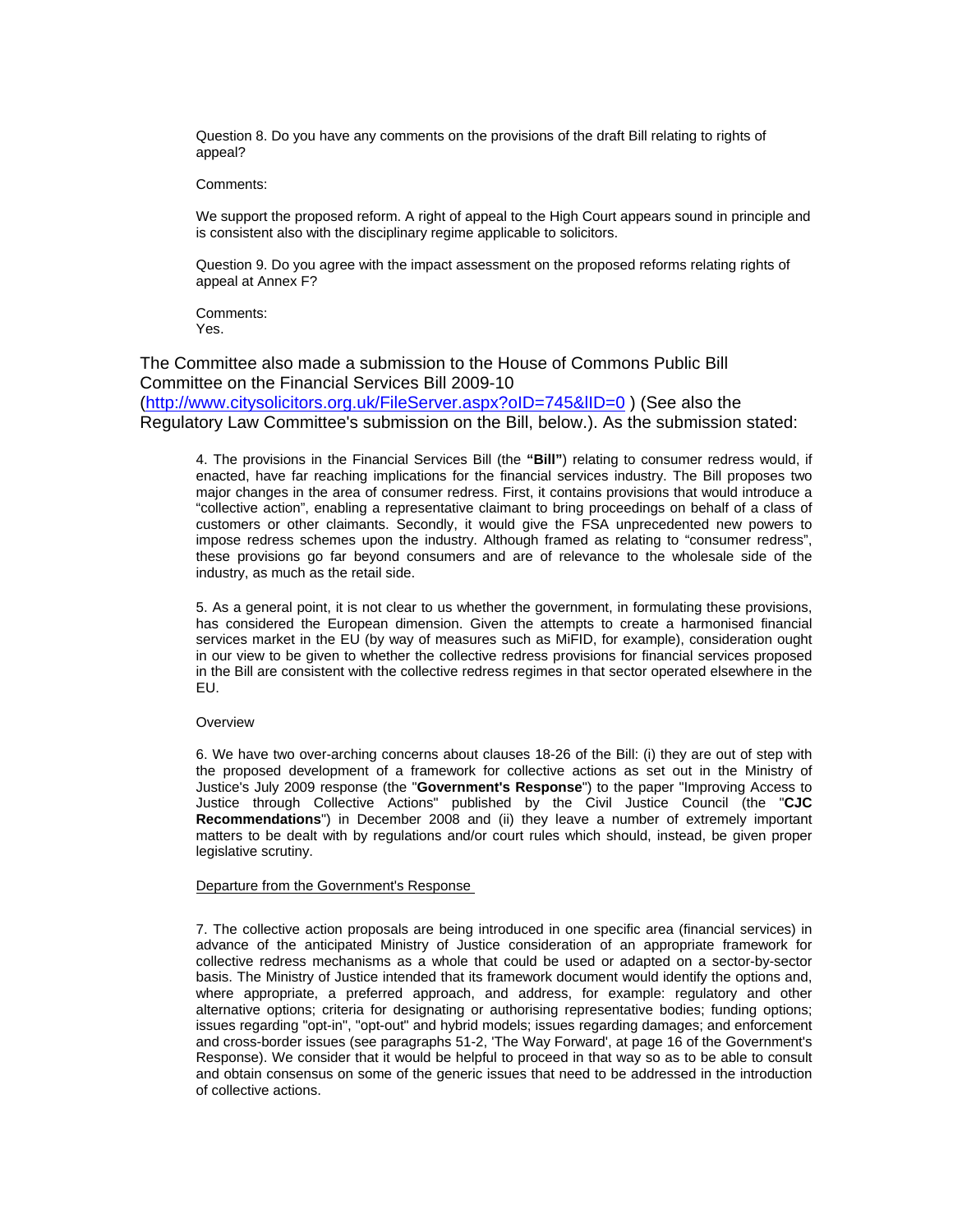8. The Ministry of Justice also stated in the Government's Response that it would work with the CJC and the Civil Procedure Rule Committee ("**CPRC**") to develop flexible generic procedural rules for collective actions (see paragraphs 53-4, 'The Way Forward' at page 16 of the Government's Response).

 9. However, as we understand it the Ministry of Justice has not yet completed the exercise of producing the template or draft rules for a sector based collective action, or consulted on the details of that template and draft rules, which are critical legislative steps to ensure a workable result. So, in enacting these provisions, Parliament would be making a very significant – precedent-setting – change to the legal system which raises novel and fundamental points of English law and procedure without the details having been worked through or consulted upon.

# **2.4 Planning & Environmental Law**

The Planning & Environmental Law Committee responded to the DFT consultation on the draft ports national policy statement and associated documents (See <http://www.dft.gov.uk/consultations/closed/portsnps/>for the consultation document and http://www.citysolicitors.org.uk/FileServer.aspx?oID=755&IID=0 for the response.)

As the consultation document stated:

Introduction and purpose of this document

**1** The Department for Transport is publishing this consultation document in order to invite views on the draft National Policy Statement for ports, which the Secretary of State for Transport proposes to designate under the Planning Act 2008, and the accompanying documents listed below. This consultation document explains the context of the NPS and sets out the key policies. The documents being published alongside this consultation document are:

- A draft National Policy Statement (NPS) for ports;
- A consultation stage Appraisal of Sustainability (AoS) of the draft NPS;
- A consultation stage Appropriate Assessment (AA) of the draft NPS under the provisions of the habitats Directive (EU Directive 92/43/EEC); and
	- A consultation stage Impact Assessment (IA) for the NPS.

In order to get a full understanding of their content, we encourage consultees to read the sections of these documents relevant to their specific interests in addition to reading this consultation document.

**2** National Policy Statements (NPSs) are a part of the Government's plans to establish a more transparent, efficient and accessible planning system. The Planning Act 2008 provides for the creation of a new independent body, the Infrastructure Planning Commission (IPC), which will take over responsibility for considering and deciding applications for Nationally Significant Infrastructure Projects (NSIPs). The IPC will decide applications in accordance with NPSs, which make the case for the national need for the infrastructure and set out the social, economic and environmental impacts. This will establish a clearer separation between policy making and decisions on individual applications and give developers a higher degree of predictability, allowing them to make investment decisions with more confidence. The new system also facilitates more effective participation in decision-making, strengthening the voice of local communities.

The CLLS submission responded to the detailed questions in the consultation paper, and stated generally that:

• As a general comment, we think that, whilst helpful, the guidance for the assessment section of the NPS is too detailed and detracts from the main purpose of the document as a statement of policy. We think this part of the NPS goes beyond the requirements of Section 5 of the Planning Act 2008 and may be more appropriately dealt with in separate guidance. As currently drafted, we think there are risks that this section will be a straight-jacket for applicants and the IPC and an area for objectors potentially to exploit. If it is retained, as a minimum we suggest removal of the text which is intended to guide the applicant's assessment, since in practice the applicant's approach to assessment will be addressed and determined through the normal Environmental Impact Assessment scoping procedures.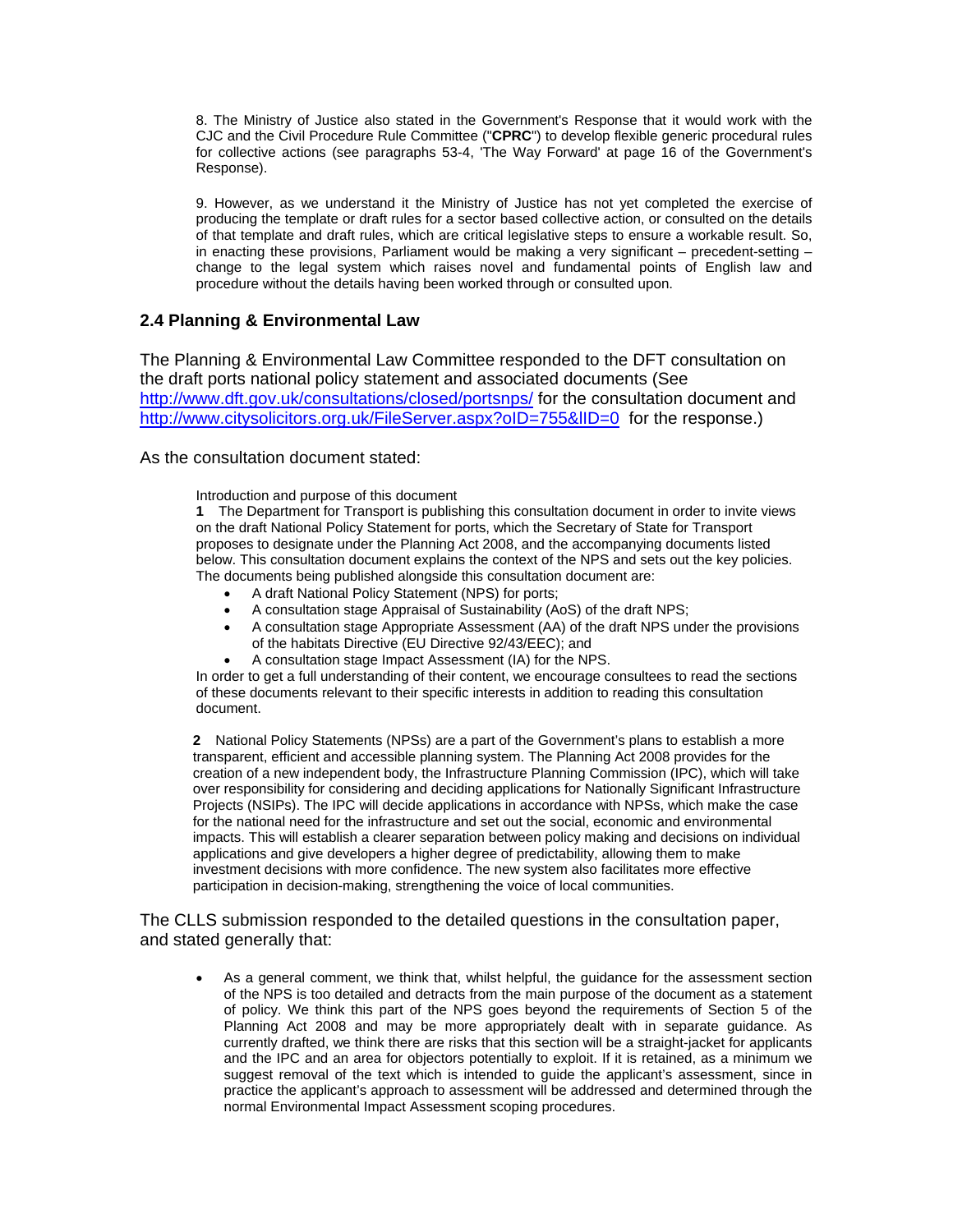- It will be helpful if the NPS, both in the context of the development of ports themselves but also in relation to inland connections, was to set out clearly the anticipated relationship between the NPS and local development frameworks/regional strategies.
- To be given its full weight, the draft NPS needs to be subject to full and rigorous consultation. In particular, we think it is unfortunate that there is a mismatch between the deadline for consultation responses and the deadline for evidence to be placed before the Select Committee which will be responsible for scrutinising the draft NPS. In this latter regard, we think it is important that the department identifies a way of placing consultation responses received after 15 January 2010 before the Select Committee.
- Subject to this, we look forward to designation of the NPS at the earliest opportunity in order to bring certainty to the new system.

The Committee also responded to the DECC consultation on the draft National Policy Statements for energy infrastructure (See <http://data.energynpsconsultation.decc.gov.uk/documents/condoc.pdf>for the consultation document and <http://www.citysolicitors.org.uk/FileServer.aspx?oID=754&lID=0> for the response.)<sup>[3](#page-11-0)</sup>

#### **Executive Summary Introduction**

 $\overline{a}$ 

…In the past, obtaining planning permission ('development consent') for large energy infrastructure projects has often been an inefficient and slow process. Consideration of applications can sometimes take years, and the consent process often involves lengthy discussions over the need for a particular type of infrastructure, rather than focusing on the specifics of a proposed project. This is why the Government has embarked on fundamental reform of the planning system for nationally significant infrastructure. The main component of this reform is the Planning Act 2008, which provides for a more efficient, transparent and accessible planning system. Under this system, development consent for nationally significant infrastructure will be administered by a new independent body, the Infrastructure Planning Commission (IPC).

National Policy Statements (NPSs) lie at the centre of the new regime. They will be the primary consideration for the IPC when it makes decisions on applications for development consent.

The Government currently envisages that there will be 12 National Policy Statements, covering major infrastructure for energy, transport, waste, water and waste water. This consultation seeks views on the six draft National Policy Statements for energy infrastructure:

- The draft Overarching National Policy Statement for Energy (EN-1)
- The draft National Policy Statement for Fossil Fuel Electricity Generating Infrastructure (EN-2)
- The draft National Policy Statement for Renewable Energy Infrastructure (EN-3)
- The draft National Policy Statement for Gas Supply Infrastructure and Gas and Oil Pipelines (EN-4)
- The draft National Policy Statement for Electricity Networks Infrastructure (EN-5)
- The draft National Policy Statement for Nuclear Power Generation (EN-6)

The draft Overarching Energy NPS (EN-1) sets out the Government's energy policy, explains the need for new energy infrastructure and instructs the IPC on how to assess the impacts of energy infrastructure development in general. The other draft energy NPSs contain supplementary information for specific types of infrastructure. These draft 'technology-specific' energy NPSs (EN 2-6) must be read in conjunction with the draft Overarching Energy NPS.

<span id="page-11-0"></span> $3$  Response dated 21 January 2010, but not included in the previous e-briefing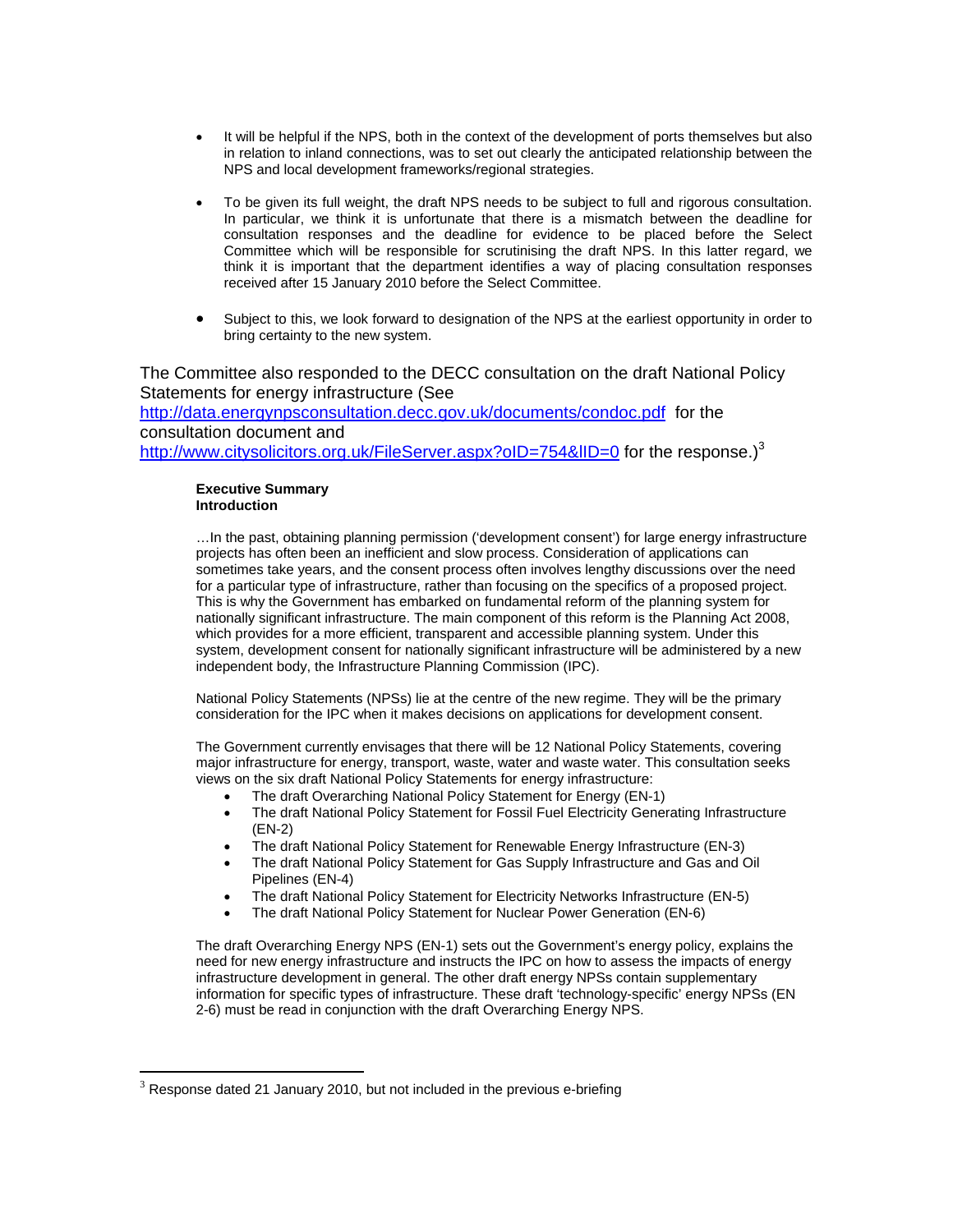….The principal purpose of this consultation is to identify whether the draft energy National Policy Statements are fit for purpose: in other words, whether they provide a suitable framework for the Infrastructure Planning Commission to make decisions on applications for development consent for nationally significant energy infrastructure. In the case of the draft Nuclear NPS, the consultation also seeks views on the Government's assessment of the potential suitability of sites for the deployment of new nuclear power stations, and the Government's assessment of arrangements to manage and dispose of waste from new nuclear power stations.

The CLLS submission responded to the specific questions contained in the consultation paper, and stated more generally that:

- It would be helpful if the NPS were to set out clearly the anticipated relationship between it and local development frameworks/regional strategies.
- In addition, to be given its full weight, the draft NPS needs to be subject to full and rigorous consultation. In particular, we think it is unfortunate that there is a mismatch between the deadline for consultation responses and the deadline for evidence to be placed before the Select Committee which will be responsible for scrutinising the draft NPS. In this latter regard, we think it is important that the Department identifies a way of placing consultation responses received after 15 January 2010 before the Select Committee.

## **2.5 Regulatory Law**

 $\overline{a}$ 

As above, the Regulatory Law Committee made a submission to the House of Commons Public Bill Committee on the Financial Services Bill 2009-10 (See <http://www.citysolicitors.org.uk/FileServer.aspx?oID=744&lID=0> for the response.)<sup>[4](#page-12-0)</sup>

As the submission stated in the introduction:

We set out below our comments on a number of provisions in the Bill. It is a common theme that many provisions amount to a transfer of fundamental legislative responsibilities from Parliament directly to the Financial Services Authority **("FSA")** without the intervening constitutional protections provided by Parliamentary scrutiny of delegated legislation. It is of course the case that the FSA currently has extensive rule making powers, but the exercise of these powers is subject to a number of legislative constraints within the Financial Services & Markets Act 2000 (the **"FSMA"),**  which, as we note below, appear to be missing from the Bill. As drafted the FSA has extraordinarily wide rule making powers (and in some cases is required rather than empowered to make rules) without much, if any, direction within the statute as to any limitations on its use of them. This will result in an increasing lack of predictability in dealing with the regulator. In our view the Bill represents the high water mark of an increasing tendency to eliminate substance from primary legislation and to confer executive power without proper Parliamentary scrutiny at the level of either primary or secondary legislation. The specific issues we raise below in this context are in our view particularly serious and we very much hope that these defects are amended before the Bill becomes law.

The submission went on to deal with the following issues:

Section 1. Objectives, scope and rule-making powers The Financial Stability Objective – Clause 5 Meeting the FSA's regulatory objectives - Clause 7 Performance of Controlled Function without approval - Clause 16

Section 2. Remuneration of executives of authorised persons Remuneration of executives - Clauses 9 to 11 Remuneration reports FSA rule-making

<span id="page-12-0"></span> $4$  Response dated 14 January 2010, but not included in the previous e-briefing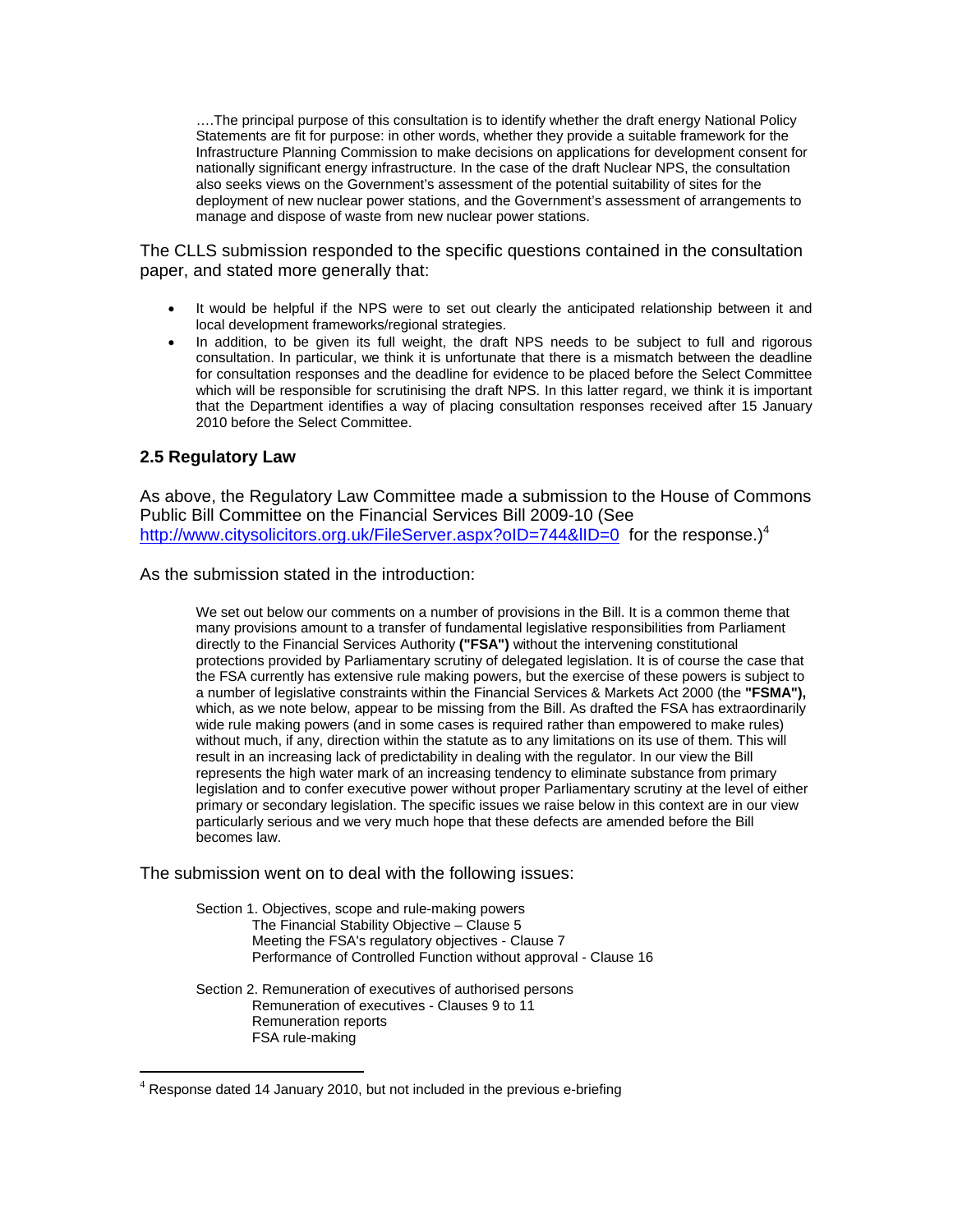Section 3. Short selling - Clause 13

- A. Overview
- B. Excessive delegation
- C. Territorial scope
- D. Urgent Cases
- E. Ancillary powers

Section 4. Recovery and resolution plans

Section 5. Proposed FSA information gathering powers

The Committee also responded to the HMT consultation on Mortgage regulation (See [http://www.hm-treasury.gov.uk/d/consult\\_mortgage\\_regulation.pdf](http://www.hm-treasury.gov.uk/d/consult_mortgage_regulation.pdf) for the consultation document and <http://www.citysolicitors.org.uk/FileServer.aspx?oID=753&lID=0>for the response.)

As the consultation paper stated:

 $\overline{\phantom{a}}$ 

…1.5 The Government is committed to ensuring that the regulatory framework [for mortgages] remains robust and up to date. In July 2009, HM Treasury published *Reforming financial markets*, setting out the Government's proposals for the reform of the financial system.<sup>5</sup> [T](#page-13-0)his document made specific announcements in relation to the regulation of mortgages, namely that the Government would:

- review the case for FSA regulation of second-charge mortgages;
- review the case for FSA regulation of buy-to-let mortgages; and
- consult on measures to protect consumers when lenders sell on mortgage books.

1.6 This consultation document sets out the Government's proposals on each of these three issues, and seeks stakeholder views on these proposals. A draft Statutory Instrument, by which the Government could enact its proposals, is included with this document in Annex D, and the Government welcomes responses to the specific questions on this draft order.

**…**1.11 On 19 October [2009], the FSA published a discussion paper on its approach to mortgage regulation and a package of proposals to improve its existing regime.5 This paper also expresses the FSA's support for the proposals set out in this consultation document. Stakeholders may wish to view this paper, which is available on the FSA's website.

The CLLS submission responded to the specified questions in Chapter 4 of the consultation paper (Questions 21 and 22), and commented generally that:

(i) We note that the proposed definition of "managing a regulated mortgage" is not intended by HMT to bring within the scope of regulation firms that own or hold a regulated mortgage contract, but do not carry out any activity that is material to the borrower, in that they do not have power to exercise or control the exercise of any rights of a lender under such a contract. This is based, in particular, on the view that special purpose vehicles (SPVs) and similar vehicles may own or hold relevant contracts, but have no role in decisions which affect borrowers. Our members' experience, based on the structuring of such transactions, is that this view is not strictly correct. A SPV which acquires a portfolio of mortgages will generally purchase a beneficial interest in the portfolio from the seller (normally a credit institution). The legal title to the assets will normally either be retained by the seller or, more commonly, will be transferred to a professional agent/manager

<span id="page-13-0"></span><sup>5</sup> Reforming financial markets, *HM Treasury,* July 2009. Available at: http://www.hmtreasury.gov.uk/reforming\_financial\_markets.htm.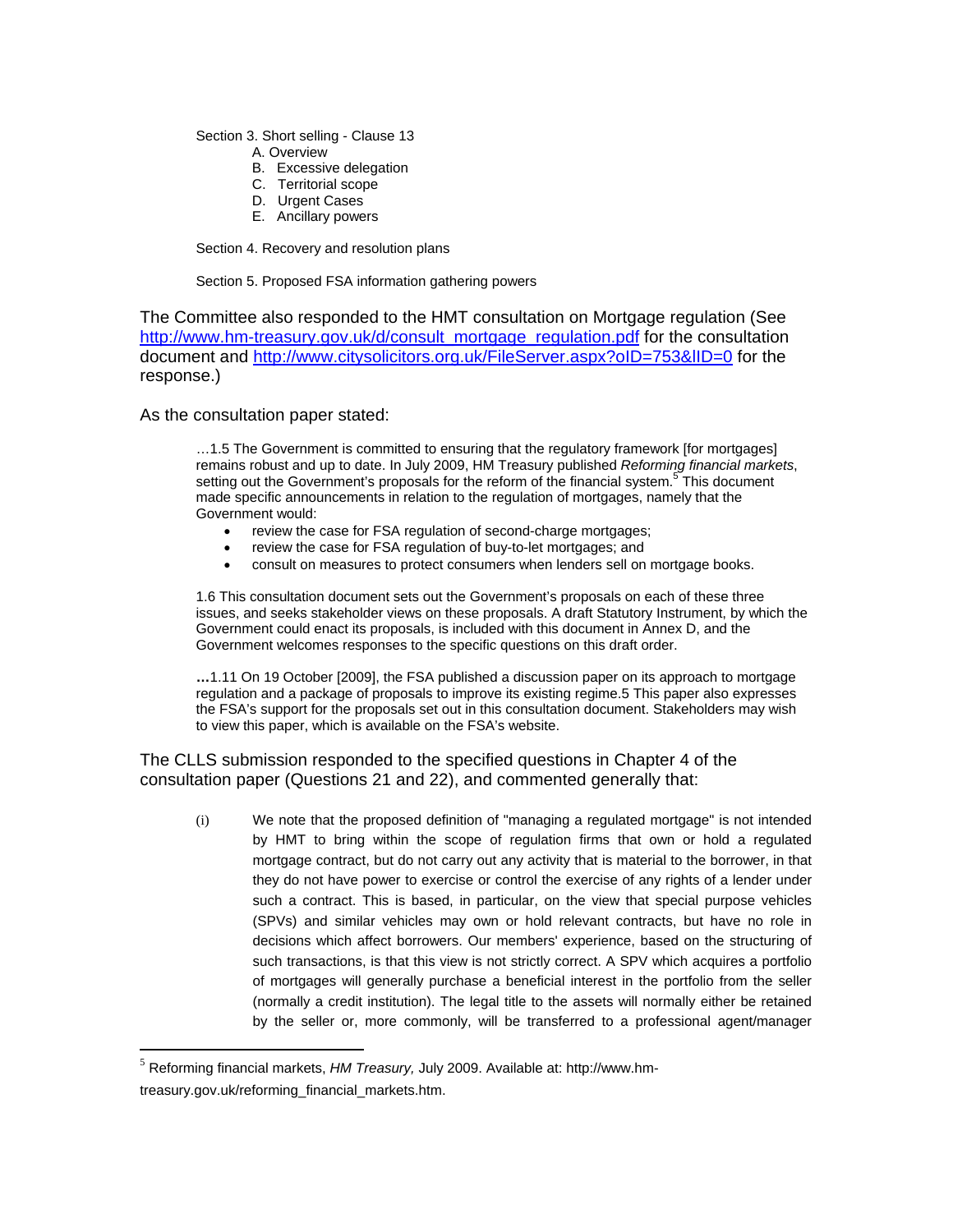which administers the portfolio on behalf of the purchaser (a "servicer"). The servicer will be regulated by the FSA if the portfolio includes regulated mortgage contracts. Under such structures, though most decisions affecting borrowers will in practice be taken by the servicer, it is equally true that, under the services contract between the purchaser and the servicer, the purchaser will retain discretion to exercise or control the exercise of rights under contracts comprised in the portfolio. This may be important for commercial reasons, but is more generally important for tax purposes in order to establish the substance of the purchasing entity. Consequently, it is not correct to analyse a SPV purchaser as being a wholly "passive" owner; it is important in such structures that the purchaser should have the right to take decisions or to direct the servicer, and that, in appropriate cases, it should actually do so.

- (ii) Furthermore, in practice, hedge funds, private equity firms and similar purchasers will normally acquire an interest in a portfolio using a SPV. Therefore, to this extent, HMT's policy objective of bringing such firms within the scope of mortgage regulation, but at the same time to exclude SPVs, are at odds with each other. For the reason given above, it is also likely to be very difficult, if not impossible, to distinguish in the legislation between SPVs formed by such financial firms (on the one hand) and other SPVs (on the other), since, in both cases, the SPVs will enjoy the rights and powers described in (i) (that is to say, they may not be categorised as wholly "passive").
- (iii) It is also common practice for lenders to appoint third parties, such as estate agents or bailiffs, to carry out certain activities in the event of, for example, a repossession of a property. In such cases, the lender delegates his power to exercise his rights under a regulated mortgage contract to that third party, although he retains primary control over the exercise of such rights. Under the proposed definition of 'managing' a regulated mortgage contract then, such third parties would be inadvertently caught under this definition as 'having the power to exercise... any of the rights of a lender under a regulated mortgage contract'.
- (iv) For the reasons given in (i), (ii) and (iii) above, we believe that the chosen method of achieving HMT's policy objective is flawed. While it may catch the types of purchaser referred to, it will also catch other vehicles which are apparently intended to be excluded. In this regard, we do not believe that, as drafted, the proposed exclusion in Article 62A will assist, because the servicer's (B's) rights to manage the contract and to make decisions will be subject to the rights of the purchaser (A) described above. As such, the proposed exclusion is likely to be inadequate, unless it is made clear in Article 62A (a) that B's powers may be subject to powers retained by A (which, we appreciate, would probably undermine the intended scope of the exclusion).
- (v) We believe, however, that the stated policy objectives may be achieved in a simpler way. As noted above, servicers will be regulated by FSA, to the extent that a portfolio includes regulated mortgage contracts. Further, any rights and obligations of the servicer under its management/services agreement with the purchaser will be subject to the servicer's duties under FSA's principles and rules. Put a different way, the purchaser will accept under such an agreement that, in managing a portfolio, the servicer will be bound by FSA principles and rules. It would therefore be possible to achieve the stated policy objective by adding appropriate FSA's rules and guidance in order to clarify that servicers should not take any step which would, or would be likely to, result in the adverse consequences for borrowers which are identified in Chapter 4. In our view, this would not require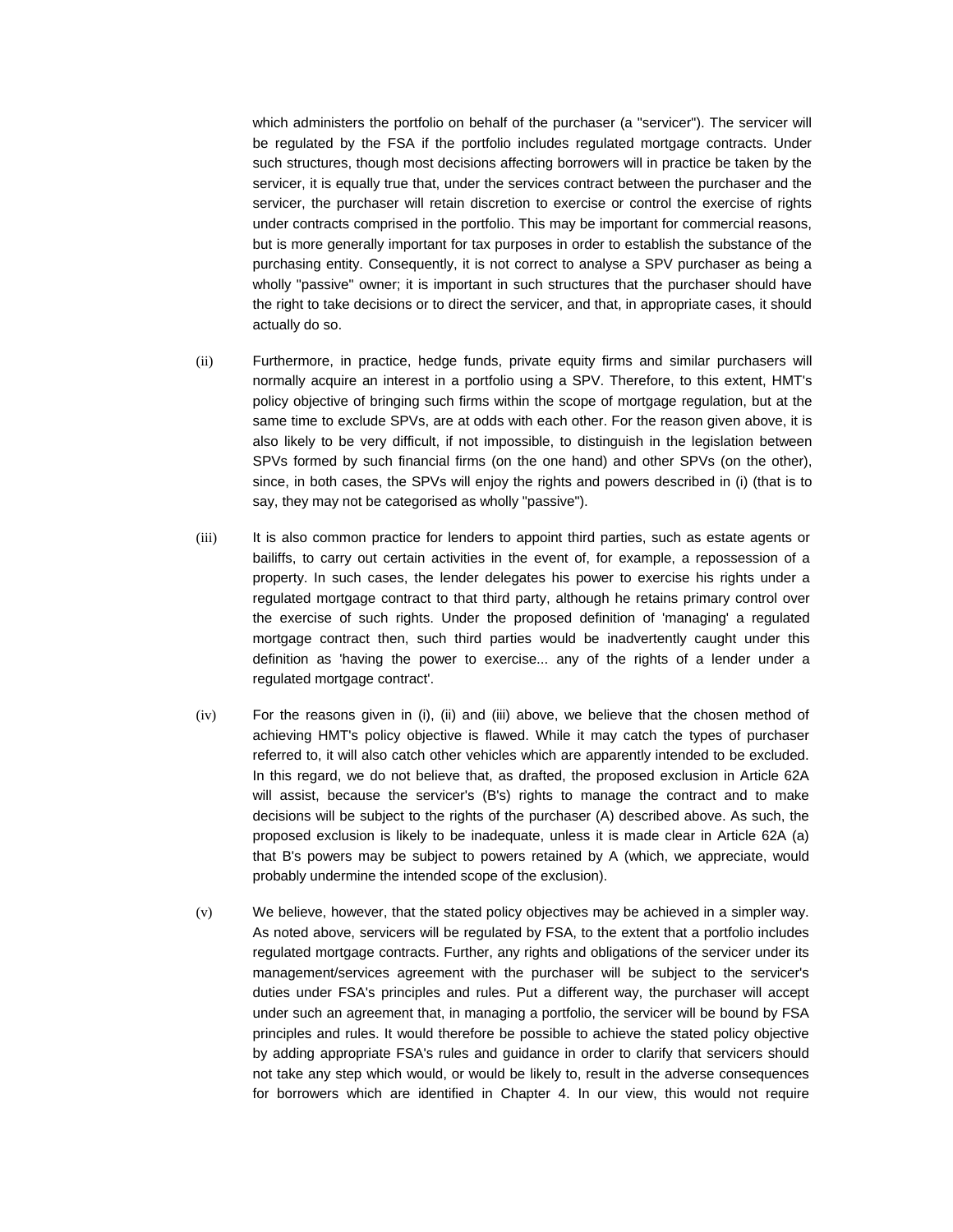substantial extensions to MCOB, since MCOB 12 and 13 already contain relevant obligations which apply to mortgage administrators. We do not consider that this approach would entail any risk of "regulatory arbitrage", since a purchaser could not dispense with the requirement to appoint a servicer without either obtaining authorisation itself to act as mortgage administrator or arranging for the selling bank to retain administrative duties (in which case, the bank would similarly be obliged to treat its customers fairly under FSA principles and rules).

**…** 

(vii) Furthermore, we believe that a distinction should be made by HMT between those who have primary decision-making powers over the enforcement of a regulated mortgage contract (i.e. those who effectively 'manage' the regulated mortgage contract) and those who are delegated the power to exercise rights under a regulated mortgage contract, who should fall outside the proposed definition.

We would urge HMT, together with FSA, to reconsider its suggested approach in the light of these factors. If the proposed approach is followed, we believe that the consequences for the market may be severe.

In regards to the **Boundary between FSMA and the Consumer Credit Act ("CCA")**, the submission also highlighted "..a problem with the existing boundary between FSMA and CCA regimes (to which reference is made in paragraphs 2.25 and 2.30 of the consultation paper) relating to the CCA ancillary activity of 'debt administration' in relation to regulated mortgage contracts." The submission proposed a new exclusion be inserted into the CCA (s. 146(5E)) to deal with this problem.

# **2.6 Revenue Law**

The Revenue Law Committee responded to the HMRC consultation "Disclosure of Tax Avoidance Schemes (DOTAS)" (See [http://customs.hmrc.gov.uk/channelsPortalWebApp/channelsPortalWebApp.portal?\\_nfpb](http://customs.hmrc.gov.uk/channelsPortalWebApp/channelsPortalWebApp.portal?_nfpb=true&_pageLabel=pageLibrary_ConsultationDocuments&propertyType=document&columns=1&id=HMCE_PROD1_029990) [=true&\\_pageLabel=pageLibrary\\_ConsultationDocuments&propertyType=document&col](http://customs.hmrc.gov.uk/channelsPortalWebApp/channelsPortalWebApp.portal?_nfpb=true&_pageLabel=pageLibrary_ConsultationDocuments&propertyType=document&columns=1&id=HMCE_PROD1_029990) [umns=1&id=HMCE\\_PROD1\\_029990](http://customs.hmrc.gov.uk/channelsPortalWebApp/channelsPortalWebApp.portal?_nfpb=true&_pageLabel=pageLibrary_ConsultationDocuments&propertyType=document&columns=1&id=HMCE_PROD1_029990) for the consultation document and <http://www.citysolicitors.org.uk/FileServer.aspx?oID=767&lID=0> for the response.)

As the consultation document stated:

## **Subject of this consultation:**

Draft legislation containing five measures revising and extending the Disclosure of Tax Avoidance Schemes (DOTAS) regime, that requires promoters and users of certain tax avoidance schemes (concerning income tax capital gains tax, corporation tax and stamp duty land tax) to provide information to HM Revenue & Customs (HMRC).

## **Scope of this consultation:**

This consultation is intended to explore the implementation of the proposed legislation and seeks views as to whether the legislation would be effective and proportionate to the problems it seeks to address.